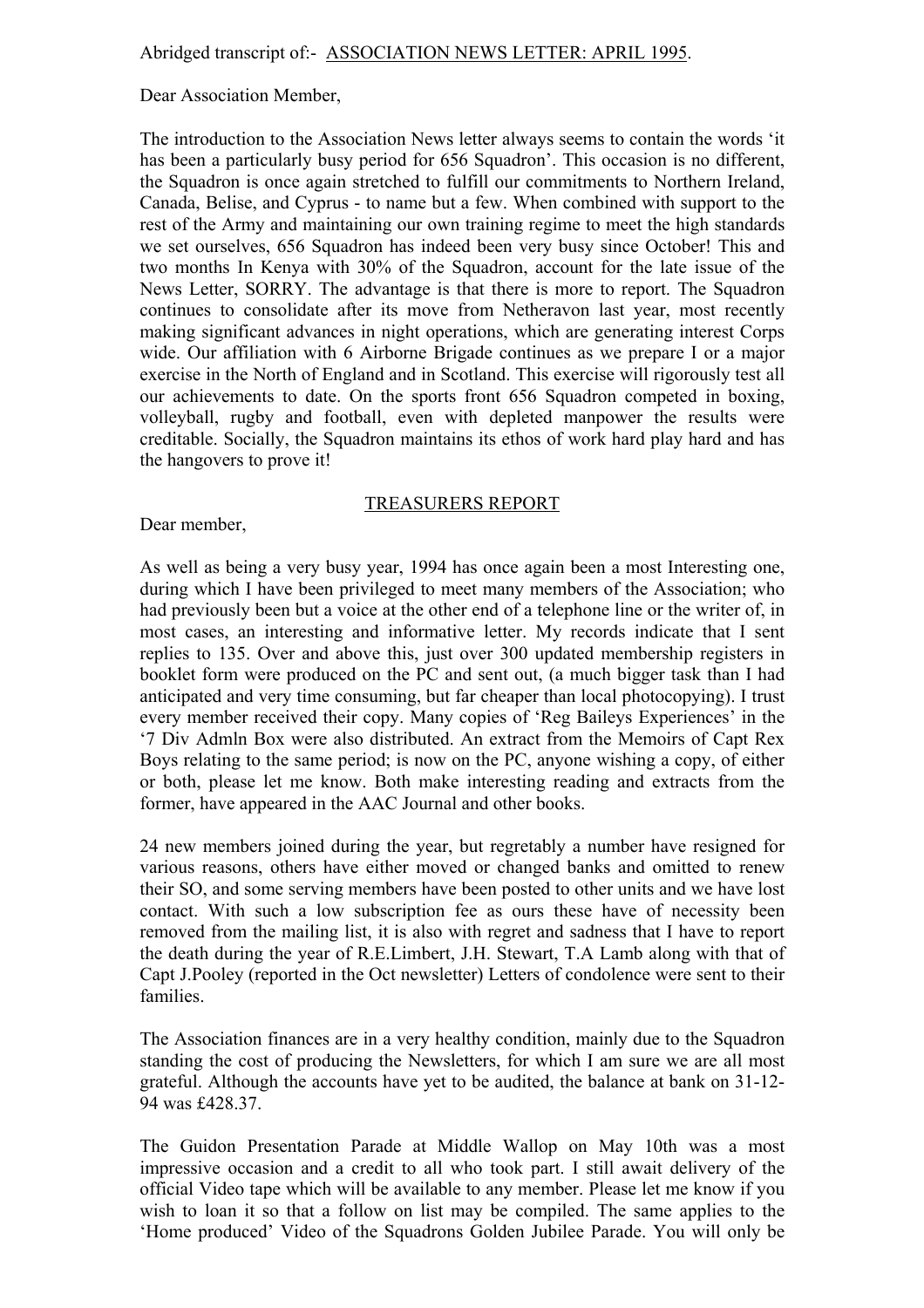expected to pay the follow on postage in each case. As well as members of the Squadron who took part at the Guidon presentation, Jack Hallam, Dennis Kemp and myself were also present.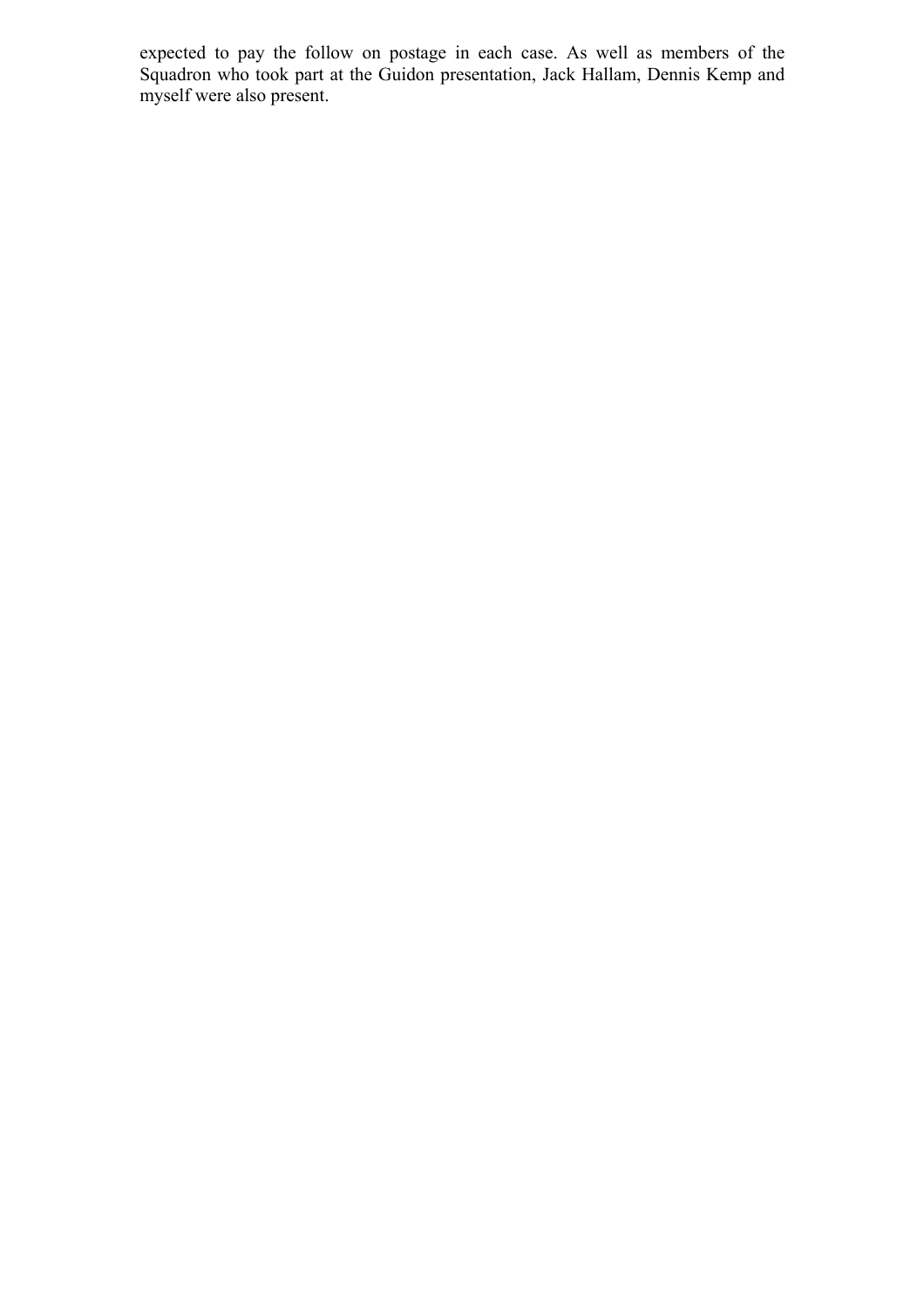As usual the IAS on Sat/Sun 14/15 May was very well attended and the static and flying displays were to the high standard we have come to expect. We express our grateful thanks once again to Major Tim Morley for his kind assistance and provision of table and chairs in a most prominent position, within the marquee. We must however consider providing some 'High Profile' means of indicating our presence for future occasions. (Our two banners have been 'lost stolen or strayed' in recent years). The Secretary's report and Minutes of the AGM were circulated with the Oct News Letter. Those present over the weekend who signed the register; were :- P.Andrews. R.Aungiers. L.Addingtcrn. L.Barker. T.Burns. J.Butcher. G.Butcber. A.Brown. R.Cottom. J.Conmor. L.C.Clark. R.Corfield. P.Dobson. R.Drunimer. J.C.Dandy. T.J.Dawies. G.Davies. W.Dick. V.Finch. A.Flint.. J.Fox. H.Groom. I.Hickey. J.Eallam. G.Eickson. D.Jiunt. C.Eyslop. M.Haynes. Maj G.Key. D.Kemp. K.Marshall. A.Markham. D.Miller. D.Mallam. G.McKIe. C.McLeod. K.Nash. D.Nicol. P.Narth. D.Powley. R.Pett. L.Rogers. B.Rigby. J.H.Stewart. Cal J.Seilers. Maj Gen Stewart Ccx. Lt Cal A.J.J.Simkins. J.Vetcb. V.Weaver. D.R.O.Walker. P.Willson. and other indistinguishable signatures. Many wives were also present, I regret not meeting you all!!

Prior to attending the Freedom of Boroughbridge Parade and the Squadrons Families Day, a few days holiday in the Lakes enabled me to call on 'Biff' Batey at Little Broughton. it was our first meeting and our conversation and his hospitality was much enjoyed. He sends his greetings and best wishes to all his old comrades. Since then his near neighbor Tom Tunstall has become a member. During my journey to Yorkshire, a detour to Trirndon Village in Co Durham enabled me to call on Hugh McGonnell (also in the 7 Div Box Siege) for a short chat. He was reasonably well and regrets his circumstances do net allow him to become a member, however, I do keep him posted and be sends regards and best Wishes especially to former comrades. From there I traveled to Pickering and called on Hubert Holliday (ex equipment section) who although being confined to a wheelchair looked well and pleased I'd made the effort to call. Likewise he Wishes to be remembered to former old comrades.

The weather was fine and warm and we thoroughly enjoyed the Parade at Boroughbridge by members of 9 Regt including 656 on Sat 2nd July, also the Families Day on the Sunday. We thank the Squadron for their kind invitation, their hospitality and efforts in providing our own enclosure including tentage with bar and food, as well as video equipment and tables etc for our convenience. Many new acquaintances were made and a large contribution of photographs received for inclusion in the Association Albums. My thanks to you all. Those present during the weekend were;- P.Andrews. B.Appleton. V.Allison. R.Bailey. Capt l.Banks. T.Burns. D.Beard. P.Beard. K Beveridge. J.Benn. G.L.Baldwin. A.E.Carter. H.C.Clark. J.Dandy. A Davison. G.Dempster. P.Dobson, N.Frost. P.J.Furze. J.Hallam. D.Hunt. D.Kemp. Maj G.Key. J. Lever. A.Lowe. MJ Gen S.Lytle. I.Larnont. A.Maycroft. C.Mcleod. D.lEiiler. J.MacKay. J.Y.Reading. J.C.Rolley. R.A.Slack, li.Southall. N.Stubbings. Maj D.R.O.Walker. C.R.13.White. Many wives also spent a very pleasant weekend with us. News from several sources Indicates that the Dishforth 'OPEN DAY' on 8th Dec was a great success, eventho only a few Association members were In attendance. I trust more will respond to the next invitation.

#### forthcoming events.

The Wallop Challenge is fixed for Sunday 10th Sept, and more details will be circulated later. Date of the 'Family Day' will of course depend on the Squadrons commitments as will those of other 'OPEN DAYS' I look forward to meeting many of you once again at some of these events

Before closing, I would like to express my appreciation to John Reading for arranging 'the announcements on CEEFAX and TELETEXT which have resulted in many of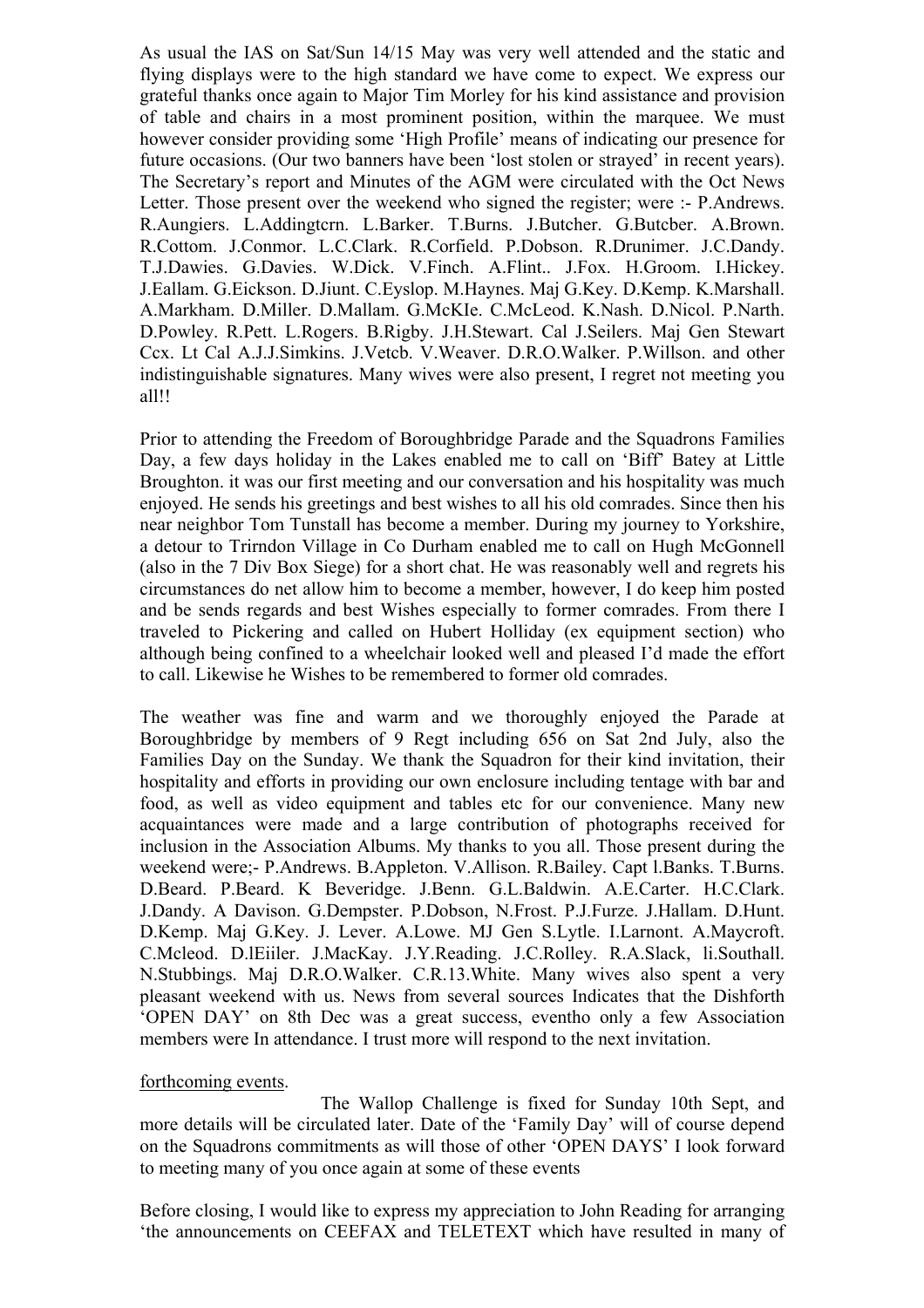the new members joining, to Tony Lowe for arranging the tour around British Aerospace Factory at Warton, and finally to Maj Key, Capt Banks and the hard working Clerk for their unstinted efforts and continued support. Yours sincerely, Nobby Clark.